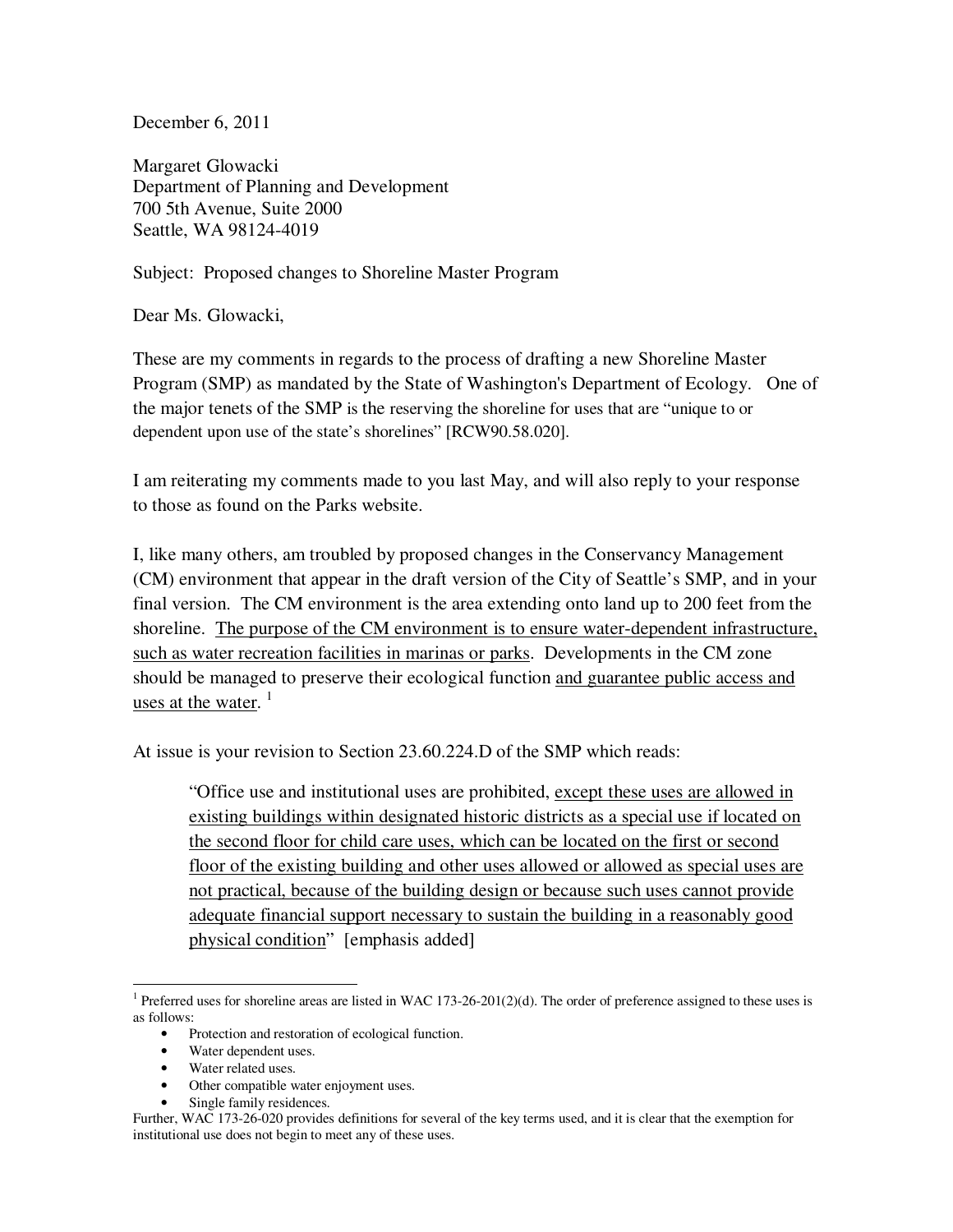This use exemption is contrary to the intent of the Shoreline Management Act (SMA) and specifically would allow a prohibited use in a CM zone located at Building 11 in Magnuson Park. Public records indicate that this section has been specifically modified for a proposed use in Building 11 at Magnuson Park at the request of the developer 'Building 11 Investors, LLC'.

In your response to the draft comments you state:

"Within the Conservancy Management (CM) shoreline environment, the proposed changes to uses allowed are limited to existing buildings located within a designated historic district. Currently there is only one designated historic district within the Shoreline District, located within the Magnuson Park. Magnusson Park was deeded to the City by the US government after closure of the former Naval Air Station at Sandpoint. The Department of Parks and Recreation worked with DPD to allow adaptive re-use of historic structures that represented the historic legacy of Sandpoint at Magnuson Park. Only one building falls within the jurisdiction of Seattle's Shoreline Master Program (SMP) and only a portion of this building is within 200‐ft of the shoreline in the CM environment. **[This is incorrect. Building 27 also falls within the CM zone]** The building pre-dated the Shoreline Management Act (SMA). To support Parks 'continuing effort to re‐use and activate the building, the proposed amendments to the City's SMP allow for some non-water dependent use to be located on the second floor of the building, and also allow child care facilities on the first floor of the building. Allowing child care facilities on the first floor of the building will provide opportunities for children to access the shoreline for recreation and educational purposes. **[the SMP language refers to childcare facilities on the second floor, which is something that the lessee has not identified to date]** 

Allowing a non‐water dependent use to be located on the first floor Parks, or any other applicant, is required to demonstrate that water dependent or water related uses, otherwise allowed or allowed as special uses, are not practical, because of building design or because they cannot provide adequate financial support necessary to sustain the building in a reasonably good physical condition. Therefore, allowing these uses with conditions, mitigates their impacts to the shoreline district and thereby complies with and meets the intent of the SMA and SMP.

The letter that is referred to in several comments written by DPD Director Diane Sugimura to Darrell Vange explains the above."

[http://www.seattle.gov/dpd/cms/groups/pan/@pan/@plan/@shorelinemasterpr og/documents/web\_informational/dpdp021579.pdf]

Diane Sugimura's letter to Darryl Vange of June 1, 2010 clearly states that DPD "will recommend an exception that allows all or some of the uses permitted under the Building 11 lease agreement to take place in the shoreline zone". A medical center or institutional use is NOT identified as one of the permitted uses allowed in the lease, and that language should be struck.